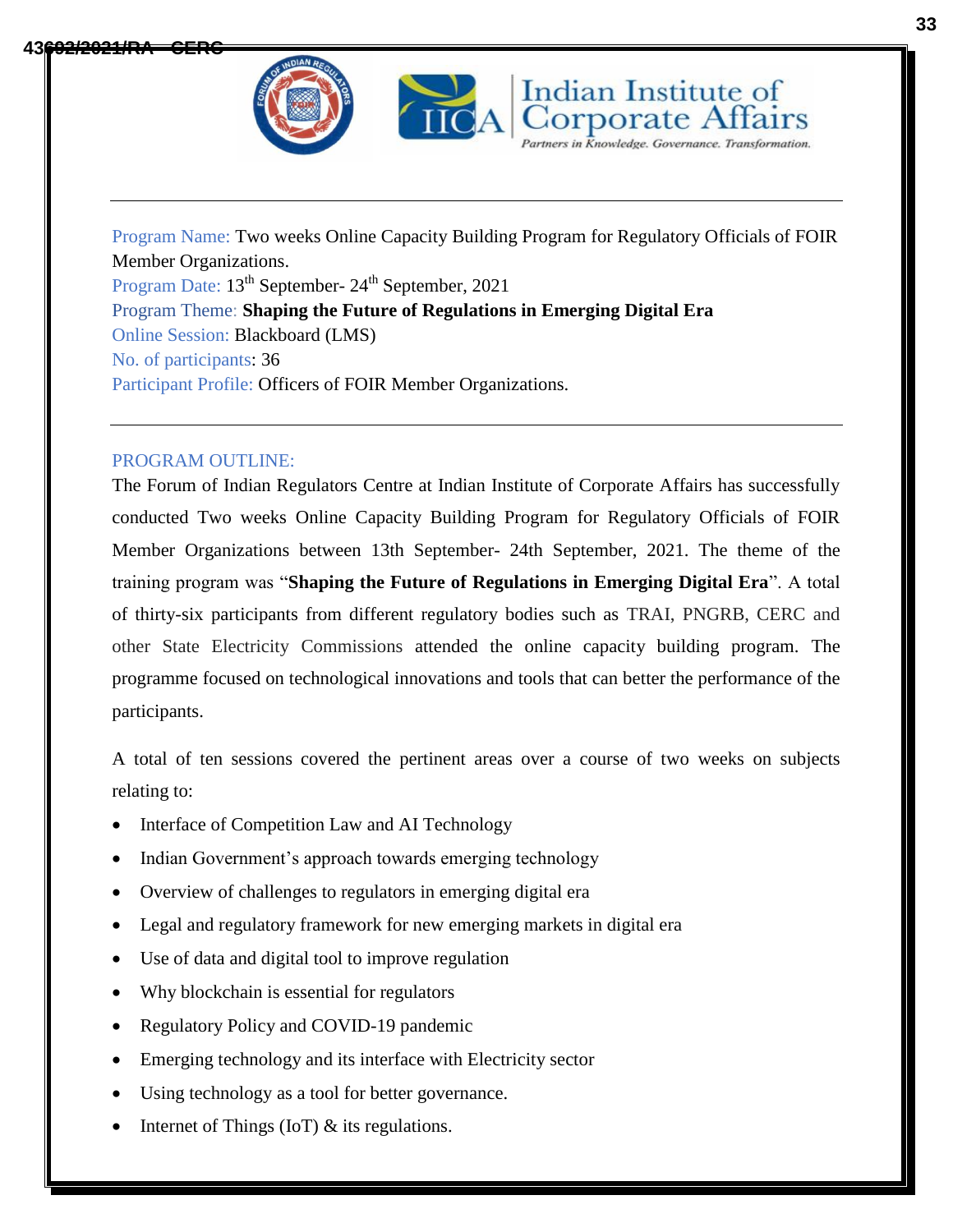The pedagogy of the program was based on online class room sessions, interactive discussions for experiential learning and exercises based on case studies and problem based questions in order to make the session engaging and for helping those seeking answers to the challenging questions and aspects on the theme.

## PROGRAM FLOW:

Governments and regulators play pivotal role in encouraging digital innovation and in incentivizing the development of these technologies for the benefit of the society. These organizations are bestowed with responsibility to foster broad public and consumer interests and curb any potential negative externalities of these developments by providing general rules that reflect societal values and preferences. Often, however, regulatory frameworks lack the agility to accommodate the increasing pace of technological developments. Digital technologies also challenge deeply the way governments regulate for instance, by blurring the traditional definition of markets; challenging enforcement; and by transcending administrative boundaries domestically and internationally. On the above note Dr. Abha gave brief background of the topic and mandate of the program.

Dr. (Prof.) G. S. Bajpai, Vice-chancellor, Rajiv Gandhi National University of Law, Punjab presided as chief guest in the inaugural ceremony held on  $13<sup>th</sup>$  Sep, 2021. Dr. Bajpai while highlighting the importance of adapting to technological advancements in the regulatory sector addressed that the emerging technologies can bring with them adverse effects such as challenges in terms of data governance including emerging issues like data privacy, discrimination, or the ethical use of data. The experts engaged for delivering session included **Dr. Rolf Alter**, Member at United Nations Committee of Experts on Public Administration (UNCEPA); **Prof. Kati Cseres**, Associate Professor of Law at the [Amsterdam Centre for European Law and Governance](https://acelg.uva.nl/)  [\(ACELG\)](https://acelg.uva.nl/)**; Mr. Ananth Padmanabhan**, Dean at Daksha Fellowship; Mr. Vikas Kanungo, Senior Consultant - Digital Development Global Practice, The World Bank; Mr. Ishan Roy, Head- Blockchain, Tamil Nadu E-governance, Agency); Prof. Anita Yadav, Associate Professor, Delhi University; Ganesan Umapathy, Advocate, Supreme Court of India, Dinesh Dayma, Assistant Professor of Law at Campus Law Centre, Faculty of Law, University of Delhi, New Delhi. Associate Professor; Dr. Geetanjali Batra, Associate Professor at Atal Bihari Vajpayee School of Management and Entrepreneurship and Dr. Abha Yadav, Director FOIR Centre IICA.